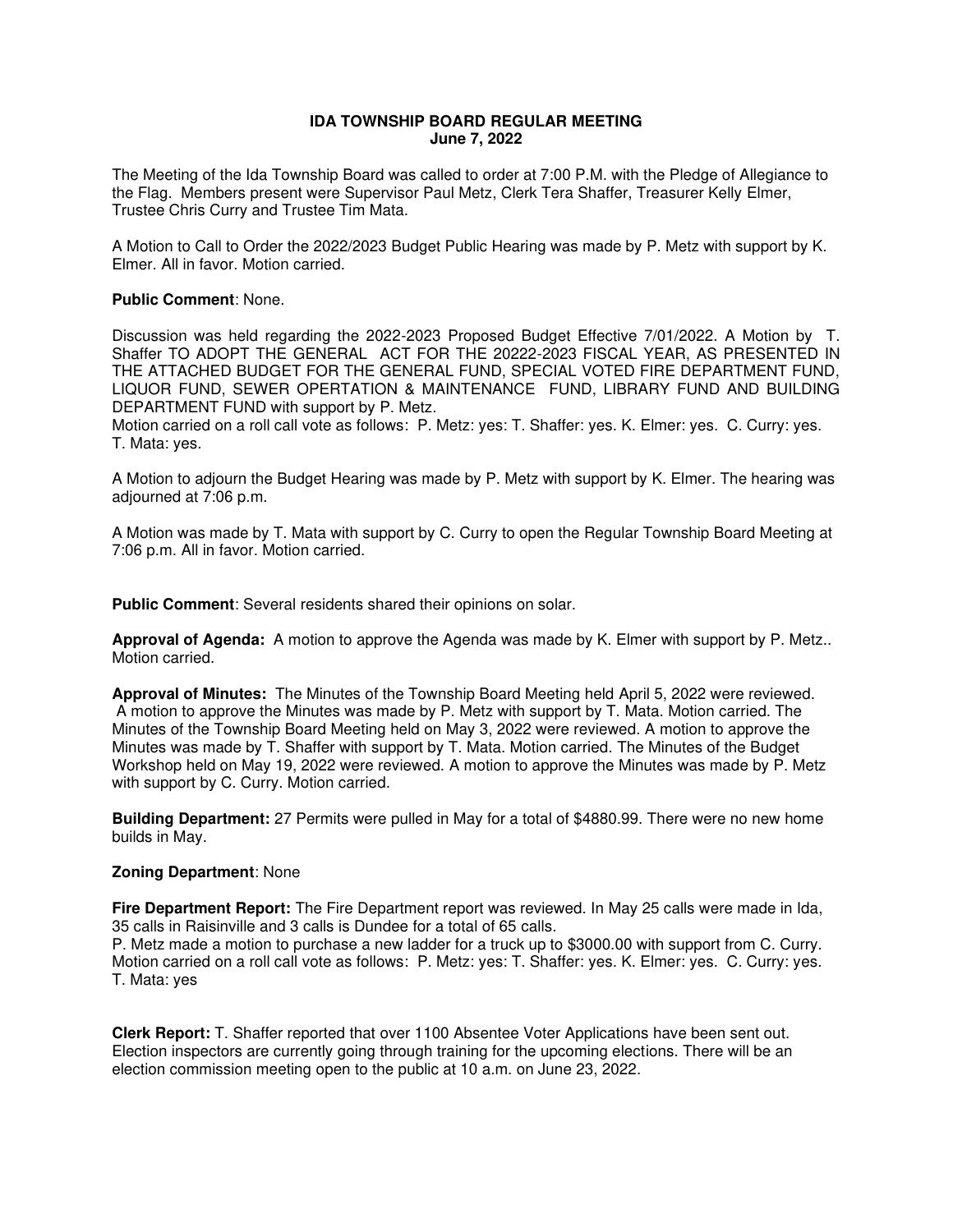The bills were reviewed. P. Metz made a motion to pay the bills with support from K. Elmer. Motion carried on a roll call vote as follows: P. Metz: yes: T. Shaffer: yes. K. Elmer: yes. C. Curry: yes. T. Mata: yes

## **Treasurer Report:**

K. Elmer reported that the tax bills are being worked on and will be sent out on July 1, 2022. The Treasurer's Report was reviewed. T. Shaffer made a motion to accept the Report with support from T. Mata. All in favor. Motion carried.

## **Trustee Report:** none

**Supervisor Report:** P. Metz reported that Salenbien is starting work on the pump station. P. Metz is working on an estimate for the drain on Jackman between Todd and Ida Center.

**Blight Officer Report:** T. Duby reported that he is working on 5 complaints; 3 involving trash and 2 follow-ups. 5770 Lewis has been sent a final letter before legal action will be taken.

**Library Report:** The Library Report was reviewed.

### **Old Business:**

T. Shaffer made a motion to adopt the amended Ida Township Solar Energy Systems Ordinance, as recommended by the planning commission, as printed from Foster and Swift with the following changes: Section 6.48

#2- special land use for both commercial and industrial

Omit the Section C – Personal Solar Energy Systems Section D:

#1 - max coverage 20%

- #9 inspected every 3 years
- #13- include warning signs
	- Add a required dirt berm
	- Increase the height of trees to be min. of 6 ft in height

with support from P. Metz. Motion carried on a roll call vote as follows: P. Metz: yes: T. Shaffer: yes. K. Elmer: yes. C. Curry: yes. T. Mata: yes.

ARPA spending approval and reporting will remain tabled until the July Board meeting.

P. Metz made a motion to hire Rodney Haddix as the Township Assessor with support from K. Elmer. Motion carried.

### **New Business:**

P. Metz opened the Public Hearing for the Oak Meadows Assessment. There was no public comment. T. Mata made a motion to accept the Resolution to create a Special Assessment District for Oak Meadow Rd. with support by T. Shaffer. Motion carried on a roll call vote as follows: P. Metz: yes: T. Shaffer: yes. K. Elmer: yes. C. Curry: yes. T. Mata: yes.

T. Mata made a motion to accept the 2022 -2023 Consent Agenda with support by K. Elmer. All in favor. Motion carried.

A Motion to approve the 2022- 2023 Ida Township Board Meeting dates as presented with the July meeting being held on Wednesday July 6, 2022 was made by T. Mata with support by C. Curry. All in favor. Motion carried